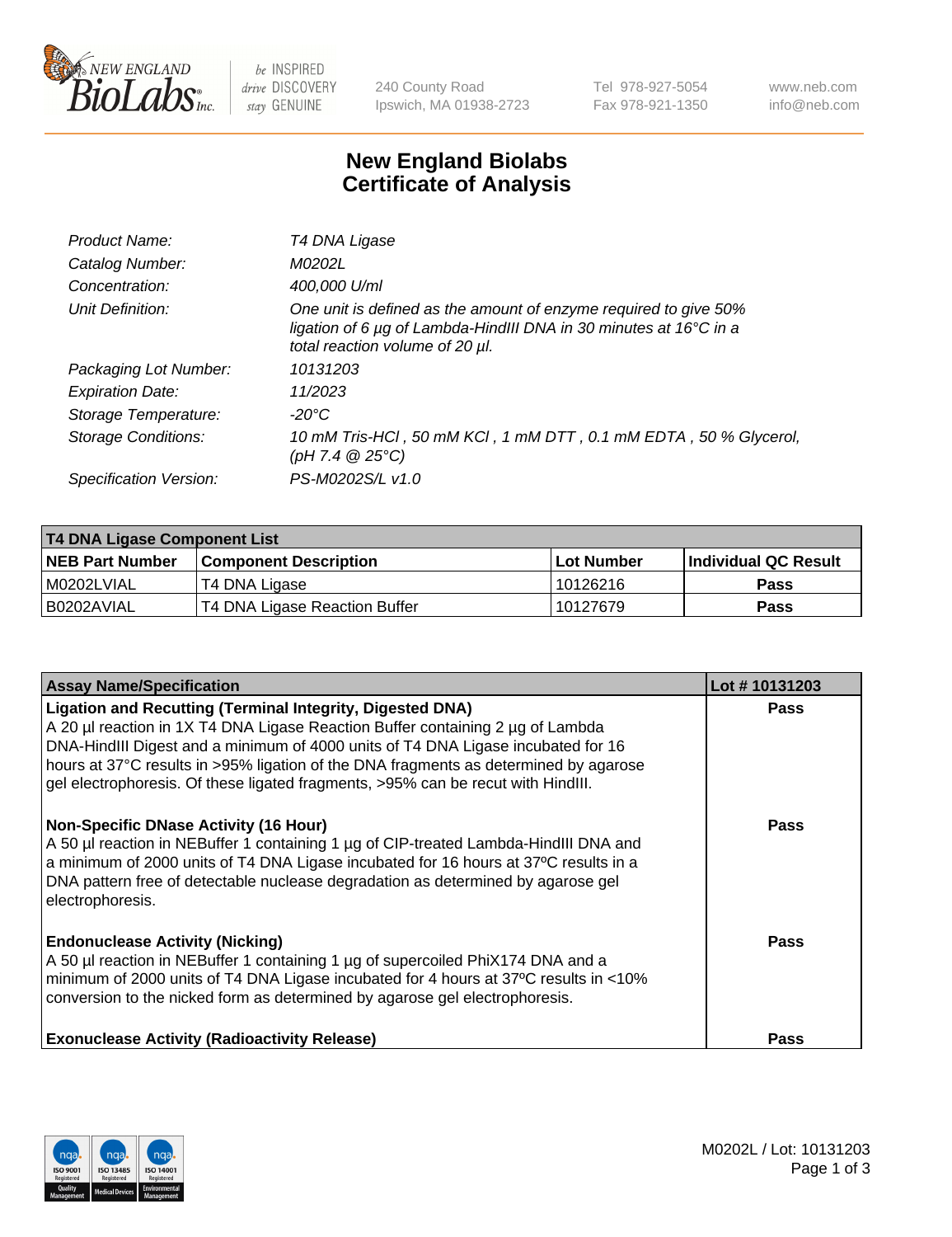

be INSPIRED drive DISCOVERY stay GENUINE

240 County Road Ipswich, MA 01938-2723 Tel 978-927-5054 Fax 978-921-1350 www.neb.com info@neb.com

| <b>Assay Name/Specification</b>                                                                                                                                                                                                                                                                                                                                                                             | Lot #10131203 |
|-------------------------------------------------------------------------------------------------------------------------------------------------------------------------------------------------------------------------------------------------------------------------------------------------------------------------------------------------------------------------------------------------------------|---------------|
| A 50 µl reaction in NEBuffer 1 containing 1 µg of a mixture of single and<br>double-stranded [3H] E. coli DNA and a minimum of 2000 units of T4 DNA Ligase<br>incubated for 4 hours at 37°C releases <0.1% of the total radioactivity.                                                                                                                                                                      |               |
| Double Stranded DNase Activity (Labeled Oligo)<br>A 50 µl reaction in CutSmart® Buffer containing a 20 nM solution of a fluorescent<br>labeled double-stranded oligonucleotide containing a blunt end and a minimum of<br>10,000 units of T4 DNA Ligase incubated for 16 hours at 37°C yields <5% degradation<br>as determined by capillary electrophoresis.                                                | Pass          |
| <b>DNase Activity (Labeled Oligo, 5' extension)</b><br>A 50 µl reaction in CutSmart® Buffer containing a 20 nM solution of a fluorescent<br>labeled double-stranded oligonucleotide containing a 5' extension and a minimum of<br>10,000 units of T4 DNA Ligase incubated for 16 hours at 37°C yields <5% degradation<br>as determined by capillary electrophoresis.                                        | <b>Pass</b>   |
| <b>DNase Activity (Labeled Oligo, 3' extension)</b><br>A 50 µl reaction in CutSmart® Buffer containing a 20 nM solution of a fluorescent<br>labeled double-stranded oligonucleotide containing a 3' extension and a minimum of<br>10,000 units of T4 DNA Ligase incubated for 16 hours at 37°C yields <5% degradation<br>as determined by capillary electrophoresis.                                        | <b>Pass</b>   |
| <b>RNase Activity (Extended Digestion)</b><br>A 10 µl reaction in NEBuffer 4 containing 40 ng of a 300 base single-stranded RNA<br>and a minimum of 1 µl of T4 DNA Ligase is incubated at 37°C. After incubation for 16<br>hours, >90% of the substrate RNA remains intact as determined by gel electrophoresis<br>using fluorescent detection.                                                             | Pass          |
| <b>Single Stranded DNase Activity (FAM-Labeled Oligo)</b><br>A 50 µl reaction in CutSmart® Buffer containing a 20 nM solution of a fluorescent<br>internal labeled oligonucleotide and a minimum of 10,000 units of T4 DNA Ligase<br>incubated for 16 hours at 37°C yields <5% degradation as determined by capillary<br>electrophoresis.                                                                   | Pass          |
| qPCR DNA Contamination (E. coli Genomic)<br>A minimum of 2000 units of T4 DNA Ligase is screened for the presence of E. coli<br>genomic DNA using SYBR® Green qPCR with primers specific for the E. coli 16S rRNA<br>locus. Results are quantified using a standard curve generated from purified E. coli<br>genomic DNA. The measured level of E. coli genomic DNA contamination is ≤ 1 E. coli<br>genome. | <b>Pass</b>   |
| <b>Protein Concentration (A280)</b><br>The concentration of T4 DNA Ligase is 0.4 mg/ml +/- 10% as determined by UV                                                                                                                                                                                                                                                                                          | <b>Pass</b>   |